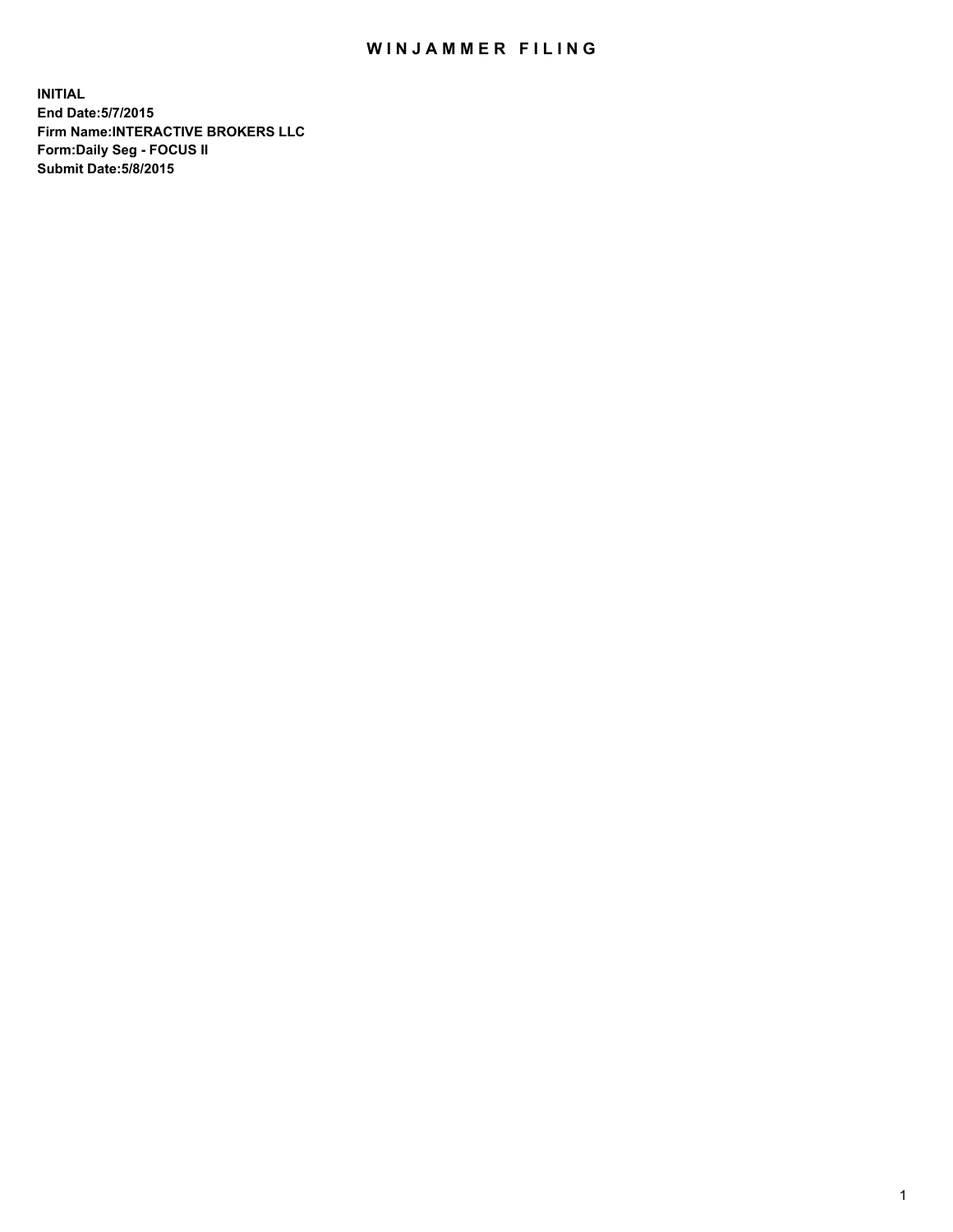## **INITIAL End Date:5/7/2015 Firm Name:INTERACTIVE BROKERS LLC Form:Daily Seg - FOCUS II Submit Date:5/8/2015 Daily Segregation - Cover Page**

| Name of Company<br><b>Contact Name</b><br><b>Contact Phone Number</b><br><b>Contact Email Address</b>    | <b>INTERACTIVE BROKERS LLC</b><br><b>Michael Ellman</b><br>203-422-8926<br>mellman@interactivebrokers.co<br>$\underline{\mathbf{m}}$ |
|----------------------------------------------------------------------------------------------------------|--------------------------------------------------------------------------------------------------------------------------------------|
| FCM's Customer Segregated Funds Residual Interest Target (choose one):<br>a. Minimum dollar amount: ; or |                                                                                                                                      |
| b. Minimum percentage of customer segregated funds required:% ; or                                       | $\overline{\mathbf{0}}$<br>0                                                                                                         |
| c. Dollar amount range between: and; or                                                                  | 155,000,000 245,000,000                                                                                                              |
| d. Percentage range of customer segregated funds required between:% and%.                                | 00                                                                                                                                   |
| FCM's Customer Secured Amount Funds Residual Interest Target (choose one):                               |                                                                                                                                      |
| a. Minimum dollar amount: ; or                                                                           | $\overline{\mathbf{0}}$                                                                                                              |
| b. Minimum percentage of customer secured funds required:% ; or                                          | 0                                                                                                                                    |
| c. Dollar amount range between: and; or                                                                  | 80,000,000 120,000,000                                                                                                               |
| d. Percentage range of customer secured funds required between:% and%.                                   | 00                                                                                                                                   |
| FCM's Cleared Swaps Customer Collateral Residual Interest Target (choose one):                           |                                                                                                                                      |
| a. Minimum dollar amount: ; or                                                                           | $\overline{\mathbf{0}}$                                                                                                              |
| b. Minimum percentage of cleared swaps customer collateral required:% ; or                               | $\underline{\mathbf{0}}$                                                                                                             |
| c. Dollar amount range between: and; or                                                                  | 0 <sub>0</sub>                                                                                                                       |
| d. Percentage range of cleared swaps customer collateral required between:% and%.                        | 0 <sub>0</sub>                                                                                                                       |
| Current ANC:on                                                                                           | 2,381,741,567 07-MAY-2015                                                                                                            |
| <b>Broker Dealer Minimum</b>                                                                             | 299,822,689                                                                                                                          |
| Debit/Deficit - CustomersCurrent AmountGross Amount                                                      |                                                                                                                                      |
| Domestic Debit/Deficit                                                                                   | 2,248,214                                                                                                                            |
| Foreign Debit/Deficit<br>Debit/Deficit - Non CustomersCurrent AmountGross Amount                         | 7,877,3820                                                                                                                           |
| Domestic Debit/Deficit                                                                                   | 0 <sub>0</sub>                                                                                                                       |
| Foreign Debit/Deficit                                                                                    | 0 <sub>0</sub>                                                                                                                       |
| Proprietary Profit/Loss                                                                                  |                                                                                                                                      |
| Domestic Profit/Loss                                                                                     | $\overline{\mathbf{0}}$                                                                                                              |
| Foreign Profit/Loss                                                                                      | $\underline{\mathbf{0}}$                                                                                                             |
| Proprietary Open Trade Equity                                                                            |                                                                                                                                      |
| Domestic OTE                                                                                             | <u>0</u>                                                                                                                             |
| Foreign OTE                                                                                              | <u>0</u>                                                                                                                             |
| <b>SPAN</b>                                                                                              |                                                                                                                                      |
| <b>Customer SPAN Calculation</b>                                                                         | 1,345,915,539                                                                                                                        |
| Non-Customer SPAN Calcualation                                                                           | 21,250,067                                                                                                                           |
| Proprietary Capital Charges                                                                              | <u>0</u>                                                                                                                             |
| Minimum Dollar Amount Requirement                                                                        | 20,000,000 [7465]                                                                                                                    |
| Other NFA Dollar Amount Requirement                                                                      | 21,661,880 [7475]                                                                                                                    |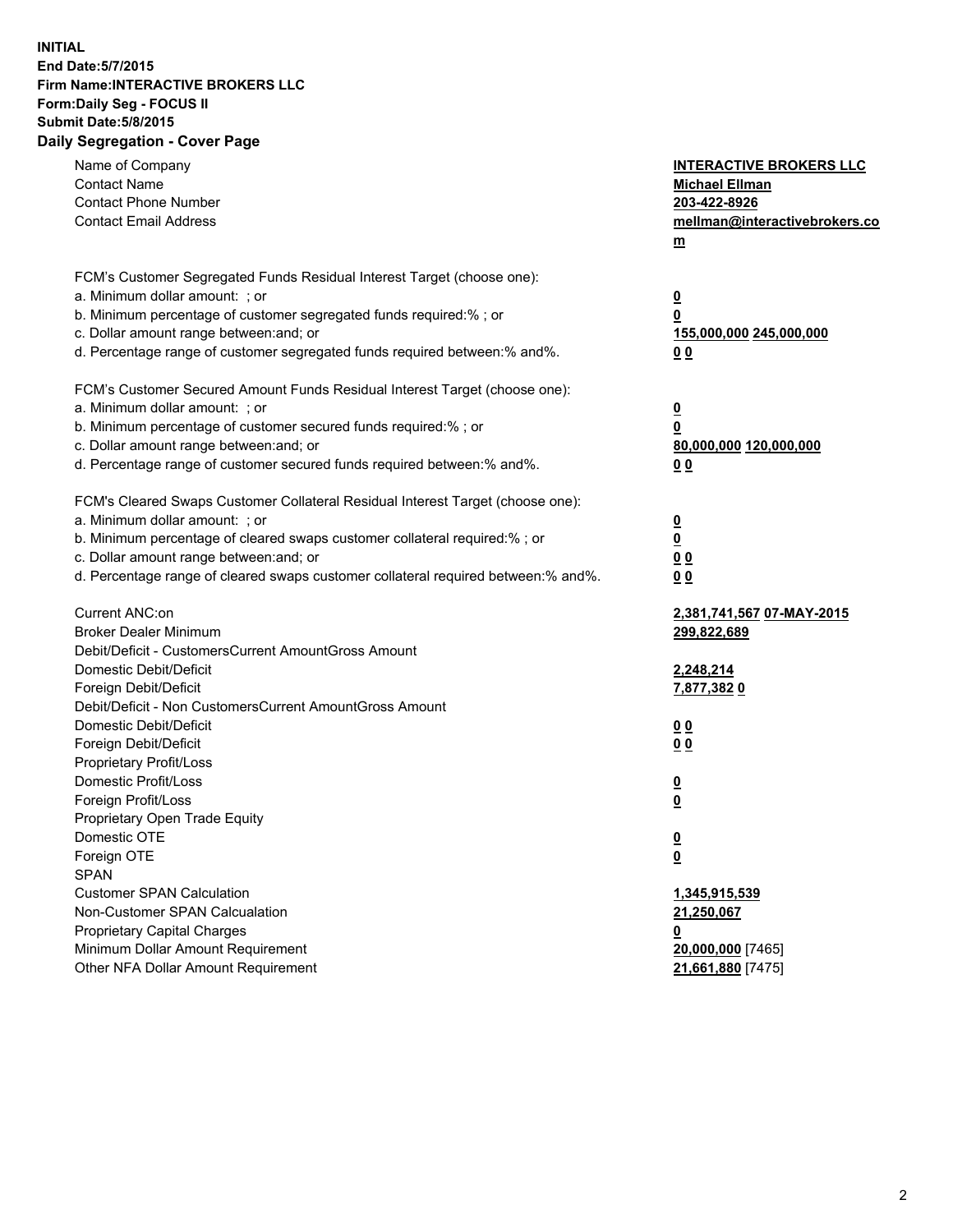## **INITIAL End Date:5/7/2015 Firm Name:INTERACTIVE BROKERS LLC Form:Daily Seg - FOCUS II Submit Date:5/8/2015 Daily Segregation - Secured Amounts**

|     | Foreign Futures and Foreign Options Secured Amounts                                         |                                   |
|-----|---------------------------------------------------------------------------------------------|-----------------------------------|
|     | Amount required to be set aside pursuant to law, rule or regulation of a foreign            | $0$ [7305]                        |
|     | government or a rule of a self-regulatory organization authorized thereunder                |                                   |
| 1.  | Net ledger balance - Foreign Futures and Foreign Option Trading - All Customers             |                                   |
|     | A. Cash                                                                                     | 571,014,782 [7315]                |
|     | B. Securities (at market)                                                                   | $0$ [7317]                        |
| 2.  | Net unrealized profit (loss) in open futures contracts traded on a foreign board of trade   | -42,817,156 [7325]                |
| 3.  | Exchange traded options                                                                     |                                   |
|     | a. Market value of open option contracts purchased on a foreign board of trade              | 228,446 [7335]                    |
|     | b. Market value of open contracts granted (sold) on a foreign board of trade                | -40,659 [7337]                    |
| 4.  | Net equity (deficit) (add lines 1. 2. and 3.)                                               | 528, 385, 413 [7345]              |
| 5.  | Account liquidating to a deficit and account with a debit balances - gross amount           | 7,877,382 [7351]                  |
|     | Less: amount offset by customer owned securities                                            | 0 [7352] 7,877,382 [7354]         |
| 6.  | Amount required to be set aside as the secured amount - Net Liquidating Equity              | 536,262,795 [7355]                |
|     | Method (add lines 4 and 5)                                                                  |                                   |
| 7.  | Greater of amount required to be set aside pursuant to foreign jurisdiction (above) or line | 536,262,795 [7360]                |
|     | 6.                                                                                          |                                   |
|     | FUNDS DEPOSITED IN SEPARATE REGULATION 30.7 ACCOUNTS                                        |                                   |
| 1.  | Cash in banks                                                                               |                                   |
|     | A. Banks located in the United States                                                       | $0$ [7500]                        |
|     | B. Other banks qualified under Regulation 30.7                                              | 0 [7520] 0 [7530]                 |
| 2.  | Securities                                                                                  |                                   |
|     | A. In safekeeping with banks located in the United States                                   | 496,015,270 [7540]                |
|     | B. In safekeeping with other banks qualified under Regulation 30.7                          | 0 [7560] 496,015,270 [7570]       |
| 3.  | Equities with registered futures commission merchants                                       |                                   |
|     | A. Cash                                                                                     | $0$ [7580]                        |
|     | <b>B.</b> Securities                                                                        | $0$ [7590]                        |
|     | C. Unrealized gain (loss) on open futures contracts                                         | $0$ [7600]                        |
|     | D. Value of long option contracts                                                           | $0$ [7610]                        |
|     | E. Value of short option contracts                                                          | 0 [7615] 0 [7620]                 |
| 4.  | Amounts held by clearing organizations of foreign boards of trade                           |                                   |
|     | A. Cash                                                                                     | $Q$ [7640]                        |
|     | <b>B.</b> Securities                                                                        | $0$ [7650]                        |
|     | C. Amount due to (from) clearing organization - daily variation                             | $0$ [7660]                        |
|     | D. Value of long option contracts                                                           | $0$ [7670]                        |
|     | E. Value of short option contracts                                                          | 0 [7675] 0 [7680]                 |
| 5.  | Amounts held by members of foreign boards of trade                                          |                                   |
|     | A. Cash                                                                                     | 204,048,385 [7700]                |
|     | <b>B.</b> Securities                                                                        | $0$ [7710]                        |
|     | C. Unrealized gain (loss) on open futures contracts                                         | -18,026,268 [7720]                |
|     | D. Value of long option contracts                                                           | 228,460 [7730]                    |
|     | E. Value of short option contracts                                                          | -40,660 [7735] 186,209,917 [7740] |
| 6.  | Amounts with other depositories designated by a foreign board of trade                      | $0$ [7760]                        |
| 7.  | Segregated funds on hand                                                                    | $0$ [7765]                        |
| 8.  | Total funds in separate section 30.7 accounts                                               | 682,225,187 [7770]                |
| 9.  | Excess (deficiency) Set Aside for Secured Amount (subtract line 7 Secured Statement         | 145,962,392 [7380]                |
|     | Page 1 from Line 8)                                                                         |                                   |
| 10. | Management Target Amount for Excess funds in separate section 30.7 accounts                 | 80,000,000 [7780]                 |
| 11. | Excess (deficiency) funds in separate 30.7 accounts over (under) Management Target          | 65,962,392 [7785]                 |
|     |                                                                                             |                                   |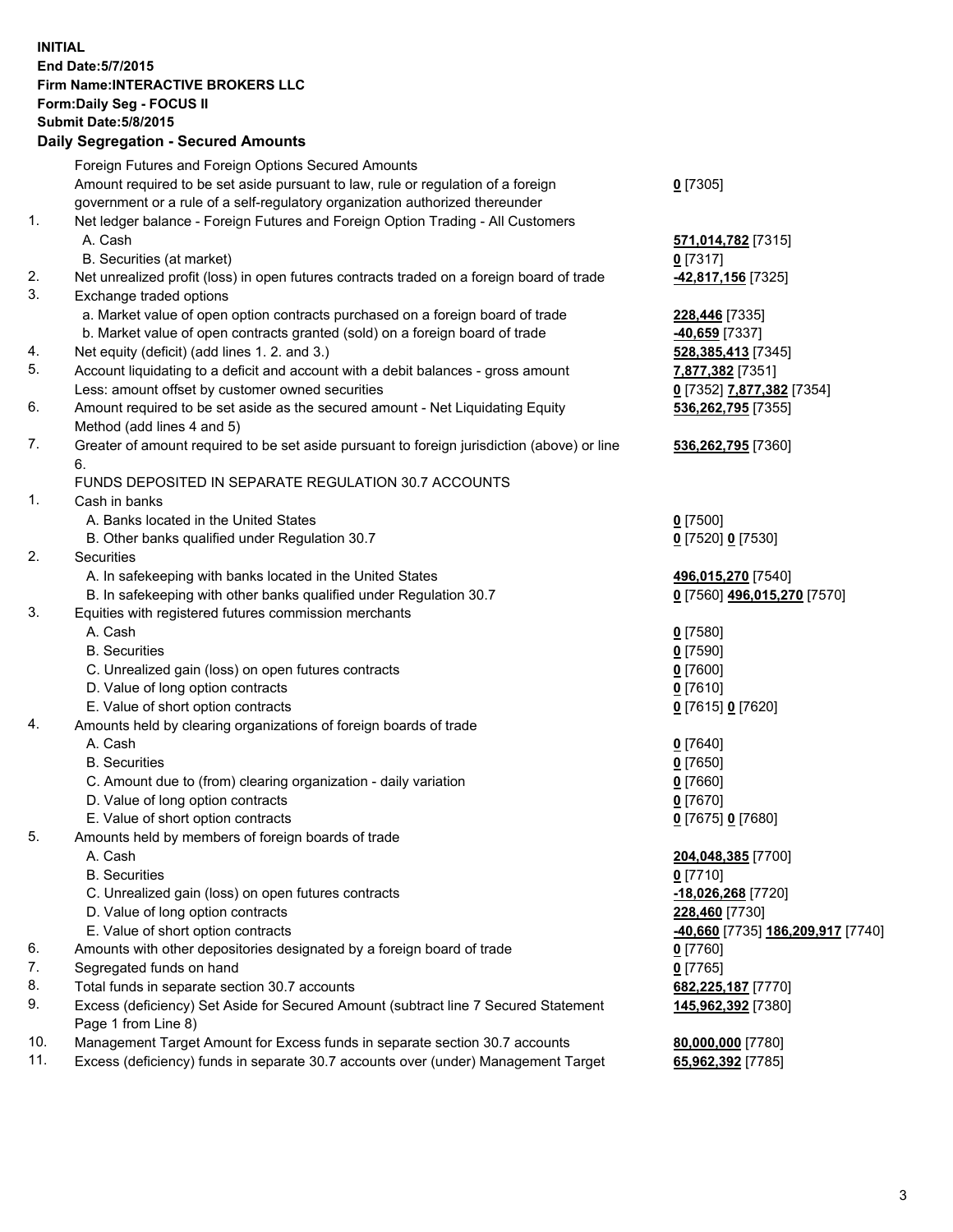**INITIAL End Date:5/7/2015 Firm Name:INTERACTIVE BROKERS LLC Form:Daily Seg - FOCUS II Submit Date:5/8/2015 Daily Segregation - Segregation Statement** SEGREGATION REQUIREMENTS(Section 4d(2) of the CEAct) 1. Net ledger balance A. Cash **2,595,569,022** [7010] B. Securities (at market) **0** [7020] 2. Net unrealized profit (loss) in open futures contracts traded on a contract market **-100,596,070** [7030] 3. Exchange traded options A. Add market value of open option contracts purchased on a contract market **143,116,251** [7032] B. Deduct market value of open option contracts granted (sold) on a contract market **-232,973,100** [7033] 4. Net equity (deficit) (add lines 1, 2 and 3) **2,405,116,103** [7040] 5. Accounts liquidating to a deficit and accounts with debit balances - gross amount **2,248,214** [7045] Less: amount offset by customer securities **0** [7047] **2,248,214** [7050] 6. Amount required to be segregated (add lines 4 and 5) **2,407,364,317** [7060] FUNDS IN SEGREGATED ACCOUNTS 7. Deposited in segregated funds bank accounts A. Cash **344,318,485** [7070] B. Securities representing investments of customers' funds (at market) **1,358,528,486** [7080] C. Securities held for particular customers or option customers in lieu of cash (at market) **0** [7090] 8. Margins on deposit with derivatives clearing organizations of contract markets A. Cash **12,200,435** [7100] B. Securities representing investments of customers' funds (at market) **105,382,943** [7110] C. Securities held for particular customers or option customers in lieu of cash (at market) **0** [7120] 9. Net settlement from (to) derivatives clearing organizations of contract markets **1,306,023** [7130] 10. Exchange traded options A. Value of open long option contracts **2,882,544** [7132] B. Value of open short option contracts **-5,384,371** [7133] 11. Net equities with other FCMs A. Net liquidating equity **-67,695,567** [7140] B. Securities representing investments of customers' funds (at market) **863,185,937** [7160] C. Securities held for particular customers or option customers in lieu of cash (at market) **0** [7170] 12. Segregated funds on hand **0** [7150] 13. Total amount in segregation (add lines 7 through 12) **2,614,724,915** [7180] 14. Excess (deficiency) funds in segregation (subtract line 6 from line 13) **207,360,598** [7190] 15. Management Target Amount for Excess funds in segregation **155,000,000** [7194]

16. Excess (deficiency) funds in segregation over (under) Management Target Amount Excess

**52,360,598** [7198]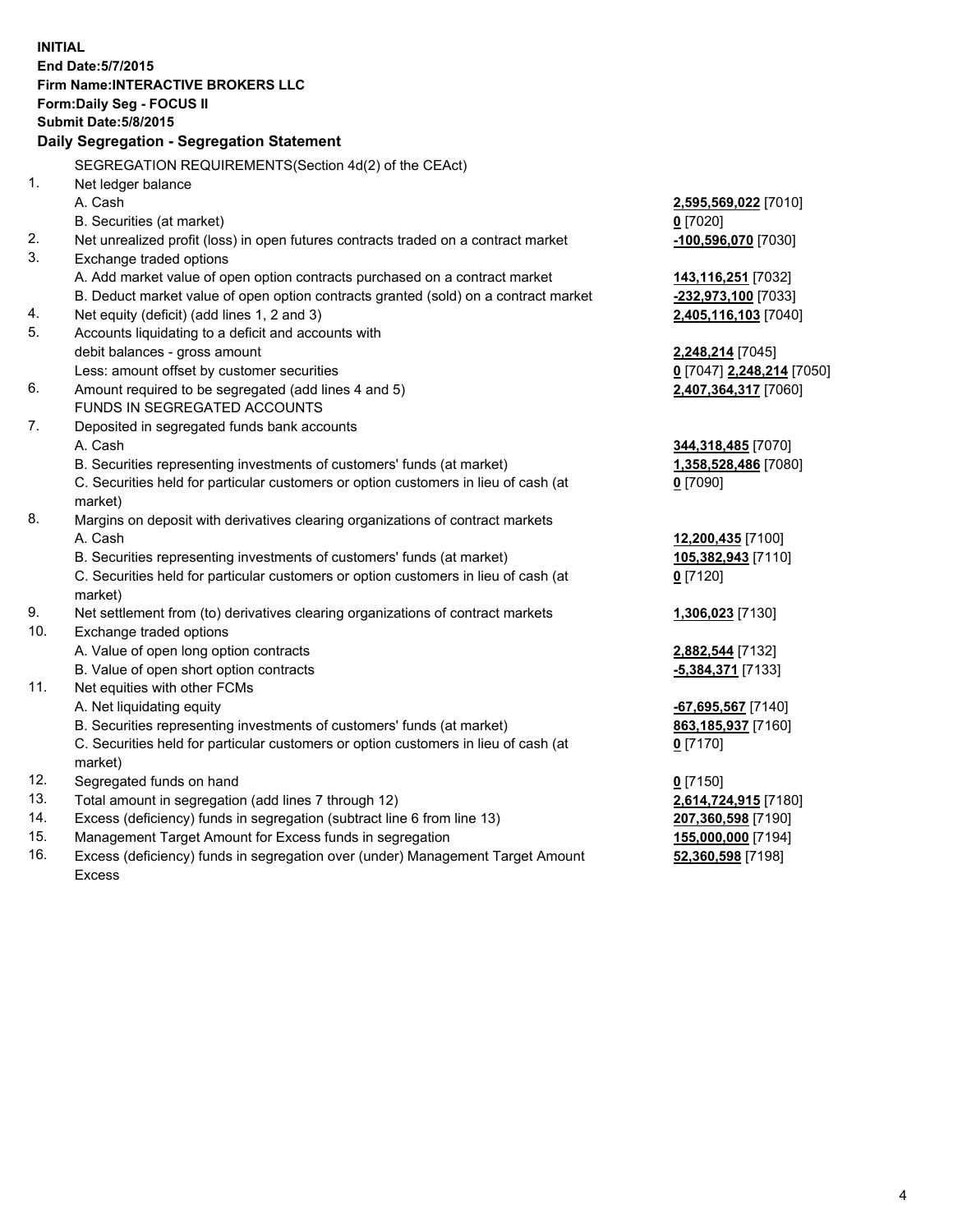## **INITIAL End Date:5/7/2015 Firm Name:INTERACTIVE BROKERS LLC Form:Daily Seg - FOCUS II Submit Date:5/8/2015 Daily Segregation - Supplemental**

| $\blacksquare$           | Total gross margin deficiencies - Segregated Funds Origin                              | 422,247 [9100] |
|--------------------------|----------------------------------------------------------------------------------------|----------------|
| $\sim$                   | Total gross margin deficiencies - Secured Funds Origin                                 | 85,068 [9101]  |
| $\blacksquare$           | Total gross margin deficiencies - Cleared Swaps Customer Collateral Funds Origin       | $0$ [9102]     |
| $\blacksquare$           | Total gross margin deficiencies - Noncustomer and Proprietary Accounts Origin          | 8 [9103]       |
| $\blacksquare$           | Total number of accounts contributing to total gross margin deficiencies - Segregated  | 10 [9104]      |
|                          | Funds Origin                                                                           |                |
| $\blacksquare$           | Total number of accounts contributing to total gross margin deficiencies - Secured     | $0$ [9105]     |
|                          | <b>Funds Origin</b>                                                                    |                |
| $\blacksquare$           | Total number of accounts contributing to the total gross margin deficiencies - Cleared | $0$ [9106]     |
|                          | Swaps Customer Collateral Funds Origin                                                 |                |
| $\overline{\phantom{a}}$ | Total number of accounts contributing to the total gross margin deficiencies -         | $0$ [9107]     |
|                          | Noncustomer and Proprietary Accounts Origin                                            |                |
| $\overline{\phantom{a}}$ | Upload a copy of the firm's daily margin report the FCM uses to issue margin calls     |                |
|                          | which corresponds with the reporting date.                                             |                |

05 07 2015 Commodity Margin Deficiency Report.xls